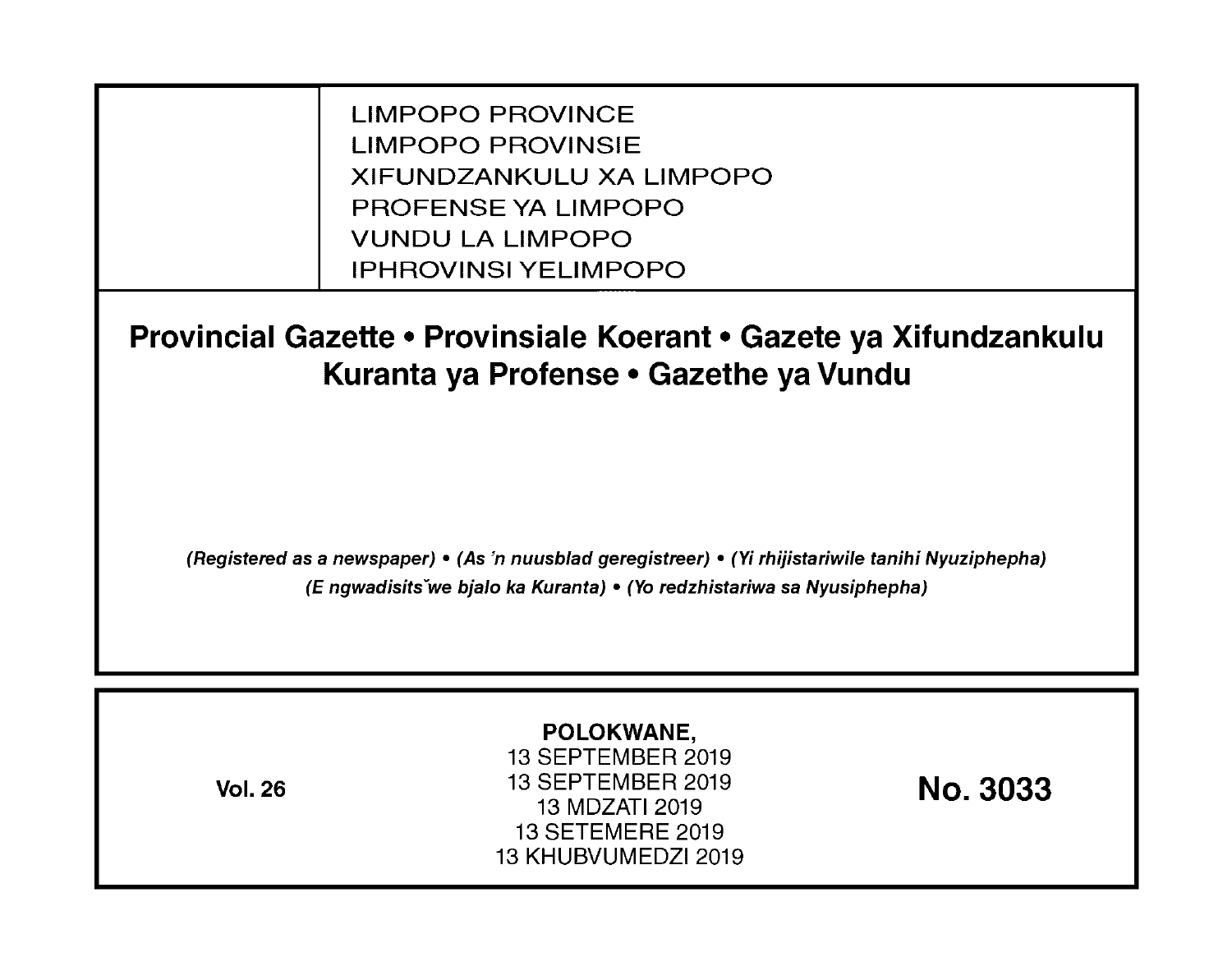$\Box$ 

 $\overline{\phantom{a}}$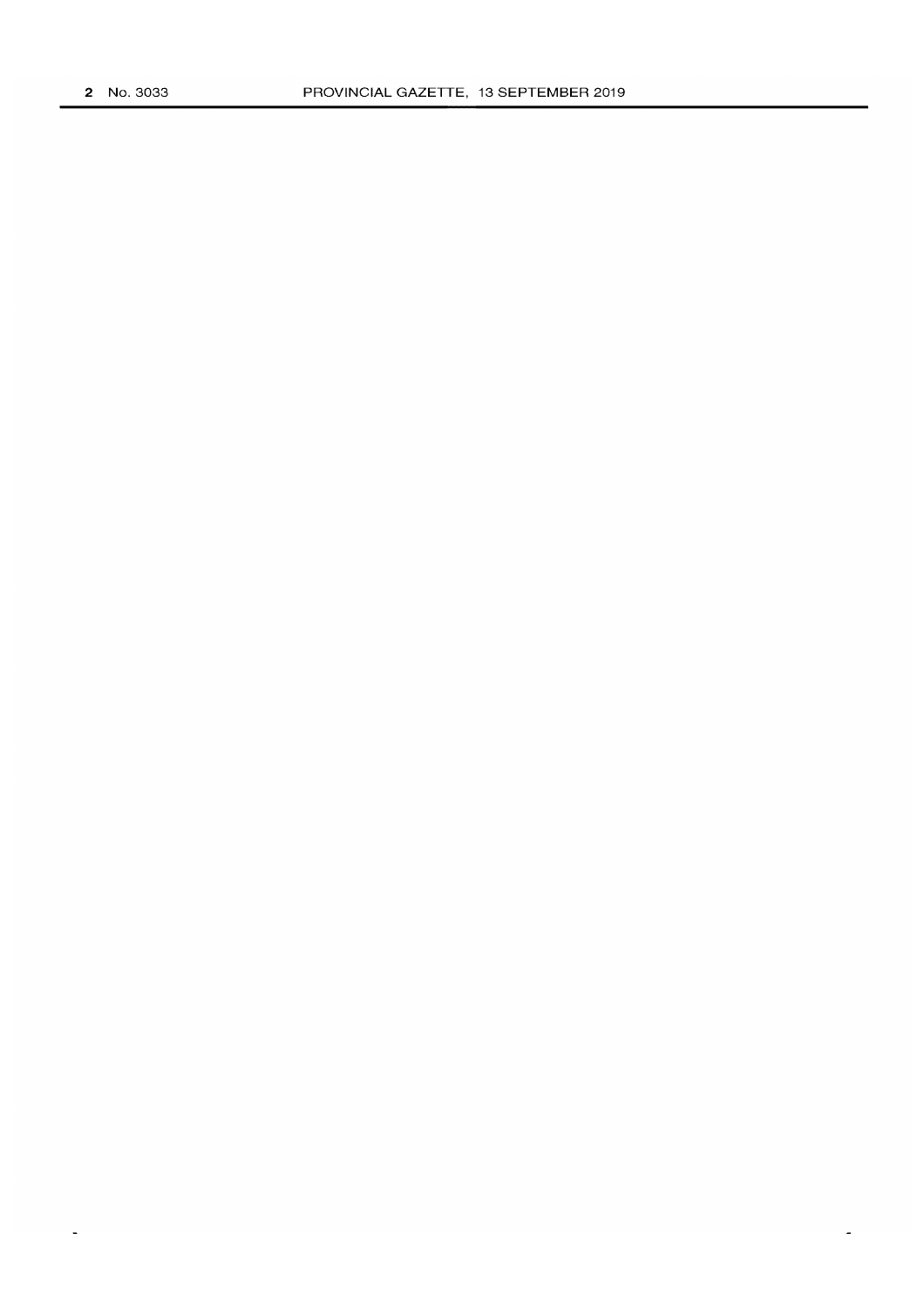## **CONTENTS**

|            |                                                                                                                                                                             | Gazette<br>No. | Page<br>No. |
|------------|-----------------------------------------------------------------------------------------------------------------------------------------------------------------------------|----------------|-------------|
|            | <b>GENERAL NOTICES • ALGEMENE KENNISGEWINGS</b>                                                                                                                             |                |             |
| 97         | Makhado Spatial Planning, Land Development and Land Use Management By-law, 2016: Portion of Portion                                                                         | 3033           | 12          |
| 98<br>98   |                                                                                                                                                                             | 3033<br>3033   | 13<br>13    |
|            | <b>PROCLAMATION • PROKLAMASIE</b>                                                                                                                                           |                |             |
| 134        | Town-planning and Townships Ordinance (15/1986): Rezoning of Erven 15953 and 15954, Polokwane                                                                               | 3033           | 14          |
| 134        | Ordonnansie op Dorpsbeplanning en Dorpe (15/1986): Hersonering van Erwe 15953 en 15954, Polokwane-                                                                          | 3033           | 14          |
| 135        | Spatial Planning and Land Use Management Act, 2013 (Act No. 16/2013): Hotel on Portion 4 of Erf 1338,                                                                       | 3033           | 15          |
| 135        | Ruimtelike Beplanning en Grondgebruiksbeheer Wet, 2013 (Wet No. 16/2013): Hotel op Gedeelte 4 van die                                                                       | 3033           | 15          |
| 136<br>136 | Makhado Land Use Management Scheme, 2009: Rezoning of Erf 614, Louis Trichardt Township<br>Makhado Grondgebruikbestuurskema, 2009: Hersonering van Erf 614, Louis Trichardt | 3033<br>3033   | 16<br>16    |
|            | <b>PROVINCIAL NOTICES • PROVINSIALE KENNISGEWINGS</b>                                                                                                                       |                |             |
| 145        | Polokwane Municipal Planning By-Law, 2017: Erven 67, 68/RE, 68/2, 5653, 70/1, 70/2, 71/RE AND 72/2, in                                                                      | 3033           | 17          |
| 145        | Polokwane-munisipale beplanningsverordening, 2017: Erwe 67, 68 / RE, 68/2, 5653, 70/1, 70/2, 71 / RE                                                                        | 3033           | 18          |
| 146        | Thabazimbi Local Municipality Spatial Planning and Land Use Management By-Law 2015: Portion 8, of the                                                                       | 3033           | 19          |
| 146        | Thabazimbi Verordening op ruimtelike beplanning van plaaslike munisipaliteite en grondgebruik 2015:                                                                         | 3033           | 20          |
| 147<br>147 |                                                                                                                                                                             | 3033<br>3033   | 21<br>22    |
|            | <b>LOCAL AUTHORITY NOTICES • PLAASLIKE OWERHEIDS KENNISGEWINGS</b>                                                                                                          |                |             |
| 134        | Local Government: Municipal Property Rates Act (6/2004): Makhuduthamaga Local Municipality: Resolution                                                                      | 3033           | 23          |
| 135        | Town-planning and Townships Ordinance (15/1986): Portion 891 LT, Giyani, Section E                                                                                          | 3033           | 25          |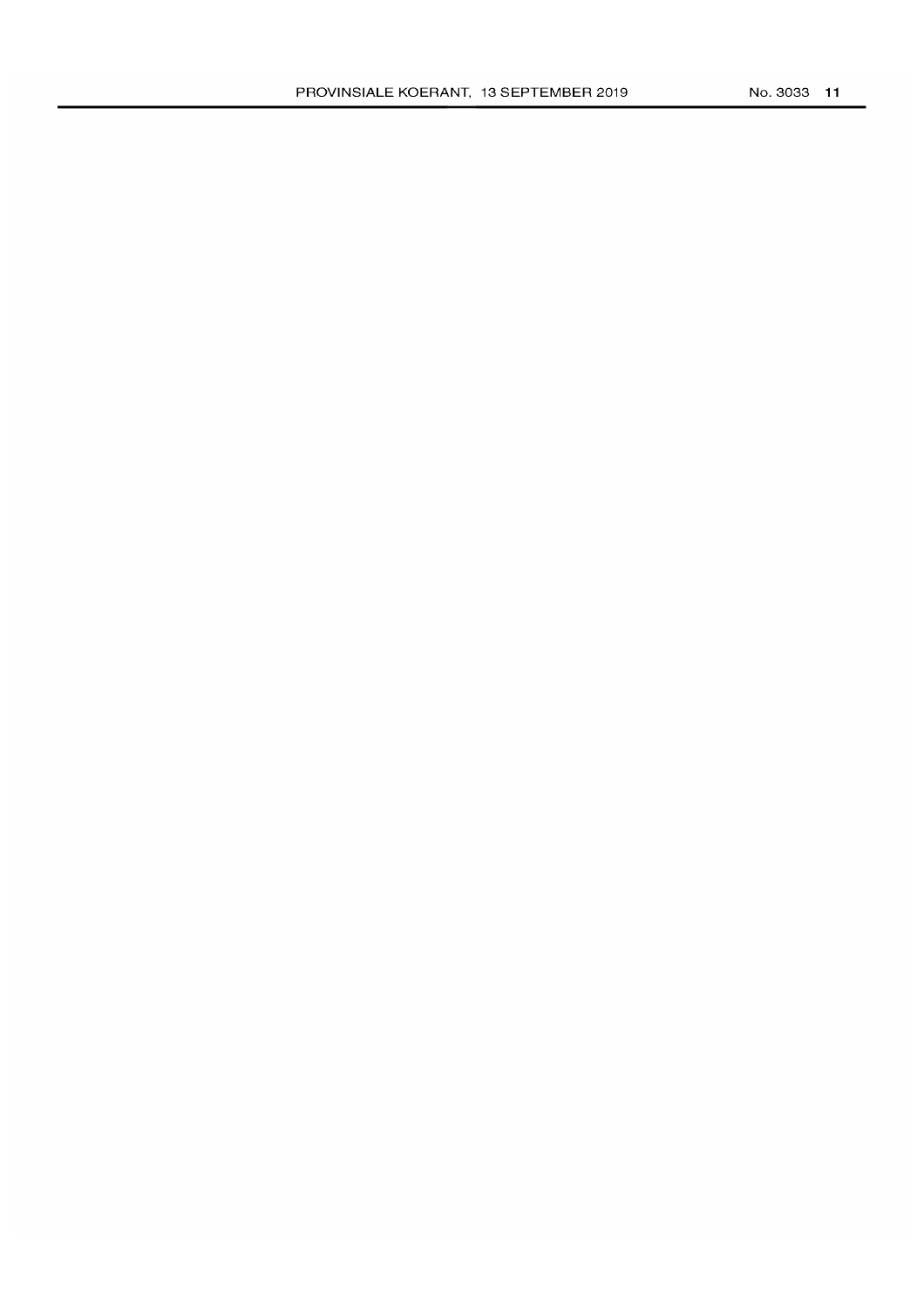# **GENERAL NOTICES • ALGEMENE KENNISGEWINGS**

### **NOTICE 97 OF 2019**

### **MAKHADO LOCAL MUNICIPALITY APPLICATION FOR OBTAINING LAND USE RIGHTS OF SHOPPING MALL AND FILLING STATION**

We, Ndangano GIS and Project Managers, being authorized agents of McCormick Property Developers have lodged simultaneous Subdivision, Consolidation and Rezoning with special consent application for Filling Station use in terms of (A) Section 66 of Makhado Spatial Planning, Land Development and Land Use Management By-Law, 2016 and Makhado Land-Use Scheme, 2009 (B) Section 72 of the Makhado Local Municipality Spatial Planning, Land Development and Land Use Management By-law, 2016 and Makhado Land-Use Scheme, 2009 and (C) Section (63) read with Section 85 of the Makhado Local Municipality Spatial Planning, Land Development and Land Use Management By-law, 2016 and Makhado Land-Use Scheme, 2009 and (D) Clause 22 of Makhado Spatial Planning, Land Development and Land Use Management By-law, 2016 and Makhado Land-Use Scheme, 2009. for obtaining land use rights from "Agriculture" to" Business 1" for the purpose of shopping mall and consent use of filling station on Portion of Portion 7 and on Portion of Portion 8 of the Farm Nooitgedacht No. 290 LS

Particulars of the application are available for inspection at the office of the Director, Municipal secretariat, 1<sup>st</sup> floor, Civic Center, 83 Krogh Street, Louis Trichardt, 0920, Louis Trichardt, 0920 for a period of 30 days from the 6 September 2019 and any objection or representation pertaining to the land development application must be submitted in writing to the Municipal Manager, Local Municipality of Makhado, Private Bag x2596, Louis Trichardt, 0920 before the expiry of the 30 day period or to the offices of the Makhado Local Municipality during office hours from (08hOO to 16h30) Address of the applicant: Ndangano GIS and Project Managers Consultancy, CB Centre, 75 Durham Road, Clubview, Centurion, first floor,0157 Tel: (012) 441 7001, Fax: (086) 7755 791,

## **MASIPALA WAPO WA MAKHADO NDIVHADZO NDIVHADZO YA KHUMBELO YA THENDELO YA U SHANDUKISA KUSHUMISELE KWA MAVU**

Rine vha Ndangano GIS & Project Managers ro imela McCormick Property Developers ro ita khumbelo ya u shandukisa kushumisele kwa mavu na khethekanyo ya tshipida tsha mavu na thendelo ya u ita zwithu zwo khetheaho zwa filling station uya nga (A) khethekanyo ya 66 ya Makhado Spatial Planning, Land Development na Land Use Management By-Law, 2016 na Makhado Land-Use Scheme, 2009 (B) Khethekanyo ya 72 ya Makhado Local Municipality Spatial Planning, Land Development na Land Use Management By-law, 2016 na Makhado Land-Use Scheme, 2009 na (C) Khethekanyo (63) utshi vhala Khethekanyo ya 85 of the Makhado Local Municipality Spatial Planning, Land Development na Land Use Management By-law, 2016 na (D) Clause 22 ya Makhado Spatial Planning, Land Development na Land Use Management By-law, 2016 and Makhado Land-Use Scheme, 2009 ya u wana thendelo ya u shandukisa fhethu he havha hu vhulimi uya kha zwa mabindu a mavhengele na ha u shelwa zwi vhaswa (filling station) kha tshipida tsha tshipida tsha sumbe (7) na tshipida tsha tshipida tsha malo (8) tsha bulasi ya Nooitgedacht No. 290 LS.

Vhane vha takalela u vhala nga ha khumbelo iyi na manwalwa a yelanaho nayo, vha nga a wana ofisini ya Minidzhere Muhulwane: waku Dzudzanyele na Mvelaphanda, kha luta Iwa u thoma kha masipala wa Makhado kha diresi ino 83 Krogh Street, Limpopo, Louis Trichardt, 0920 Iwa tshifinga tshi edanaho maduvha a Furaru (30) u bva nga dzi 6 Khubvumedzi 2019. Vhane vha vha na mbilaelo malugana na iyi khumbelo vha nga nwalela Minidzhere wa Masipala wa Makhado kha diresi i tevhelaho: Private Bag X2596, Louis Trichardt, 0920, kana vha ise ofisini ya Mvelaphanda nga tshifhinga tsha mushumo vhukati ha iri ya 08hOO na 16h30. Mbilaelo dzi do tanganedziwa Iwa maduvha a fumbiliraru (30) bva 6 Khubvumedzi 2019. Diresi ya dzhendedzi lire mulayoni malugana na iyi khumbelo: Ndangano GIS and Project Managers Consultancy CC, CB Centre, 75 Durham Road, Clubview, Centurion, first floor,0157 Tel: (012) 441 7001, Fax: (086) 7755 791,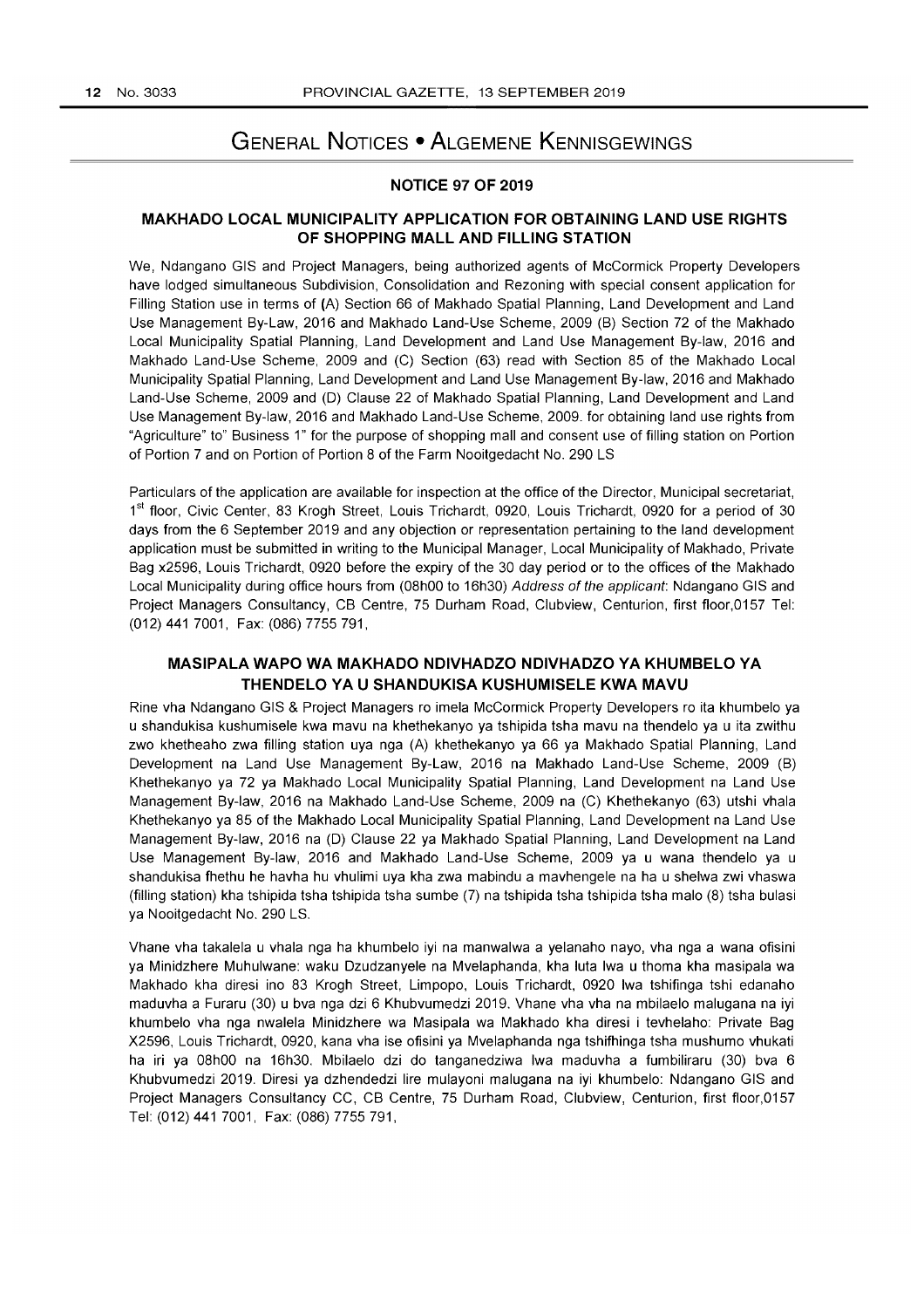### NOTICE 98 OF 2019

### NOTICE OF A REZONING APPLICATION IN TERMS OF SECTION 61 OF THE POLOKWANE MUNICPAL PLANNING BY-LAW, 2017, POLOKWA/PERSKEBULT AMENDMENT SCHEME 185

I, Malodi Alex Mokhudu, being the applicant of Erf 1640 Westenburg hereby give notice in terms of section 95(1)(a) of the Polokwane Municipal Planning By-law, 2017, that I/we have applied to Polokwane Municipality for the amendment of the applicable Land Use Scheme/or Town planning Scheme, by the rezoning in terms of section 61 of the of the Polokwane Municipal Planning By-law, 2017, of the property as described above. The property is situated at 29 Ben Herries Street Westenburg, Polokwane.

The rezoning is from "Residential 1" to "Institution", for a place of worship.

Any objections and or comments, including the grounds for such objections and or comments with full contact details, without which the Municipality cannot correspond with the person or body submitting the objections and or comments, shall be lodged with, or made in writing to: Manager: City Planning and Property Management, PO Box 111, Polokwane, 0700 from 06 September 2019

Full particulars and plans may be inspected during normal office hours at the Municipal offices as set out below, for a period of 28 days from the date of first publication of the notice in the Provincial Gazette and Observer newspapers.

Address of Municipal offices: Corner Landros Mare and Bodenstein Street, Polokwane Closing date for objections and or comments: 16 October 2019 Address of applicant at 101 Thabo Mbeki Street, Pietersburg Extension 11, Polokwane e-mail: mokhudualex@gmail.com, Telephone number: 066 207 7294 Date of first publication: 06 September 2019 Date of second Publication: 13 September 2019

6-13

### KENNISGEWING 98 VAN 2019

### KENNISGEWING VAN 'N HERSONERING AANSOEK INGEVOLGE ARTIKEL 61 VAN DIE POLOKWANE MUNISIPALE BEPLANNING VERORDENING, 2017, POLOKWANE/PERSKEBULT WYSIGINGSKEMA 185

Ek, Malodi Alex Mokhudu, synde die applikant van die eienaar van Erf 1640 Westenburg, gee hiermee kennis ingevolge Artikel 95(1) (a) van die Polokwane Munisipale Beplanning Verordening, 2017, dat ons aansoek gedoen het by Polokwane Munisipaliteit vir die wysiging van die Polokwane/ Perskebult Dorpsbeplanningskema 2016 vir die hersonering ingevolge Artikel 61 van die Polokwane Munisipale Beplanning Verordening, 2017, van die bogenoemde eiendom. Die eiendom is gelee te 29 Ben Herries Straat Westenburg, Polokwane.

The hersonering is van "Residensieel 1" na "Instelling", vir 'n plek van aanbidding. Enige besware/ kommentare, insluitende die gronde vir sodanige besware/ kommentare met volle kontak besonderhede, waarsonder die Munisipaliteit nie met die persoon I entiteit wat besware/kommentare indien, kan korrespondeer nie, moet skriftelik ingedien word by: Bestuurder, Stadsbeplanning en Eiendomsbetsuur, Posbus 111, Polokwane, 0700 vanaf 06 September 2019

Volledige besonderhede en planne kan gedurende gewone kantoorure by die Munisipale kantore, soos hieronder uiteengesit, vir 'n tydperk van 28 dae vanaf datum van eerste publikasie in die Observer en Staatskoerant, besigtig word.

Adres van Munisipale kantore: Hoek Landros Mare & Bodenstein Straat, Polokwane Sluitingsdatum vir enige besware: 16 Oktober 2019. Adres van applikant: 101 Thabo Mbeki Straat, Pietersburg Uitbreiding 11, Polokwane e-mail: mokhudualex@gmail.com, Telefoon nommers: 066 207 7294 Datum van eerste publikasie: 06 September 2019 Datum van tweede publikasie: 13 September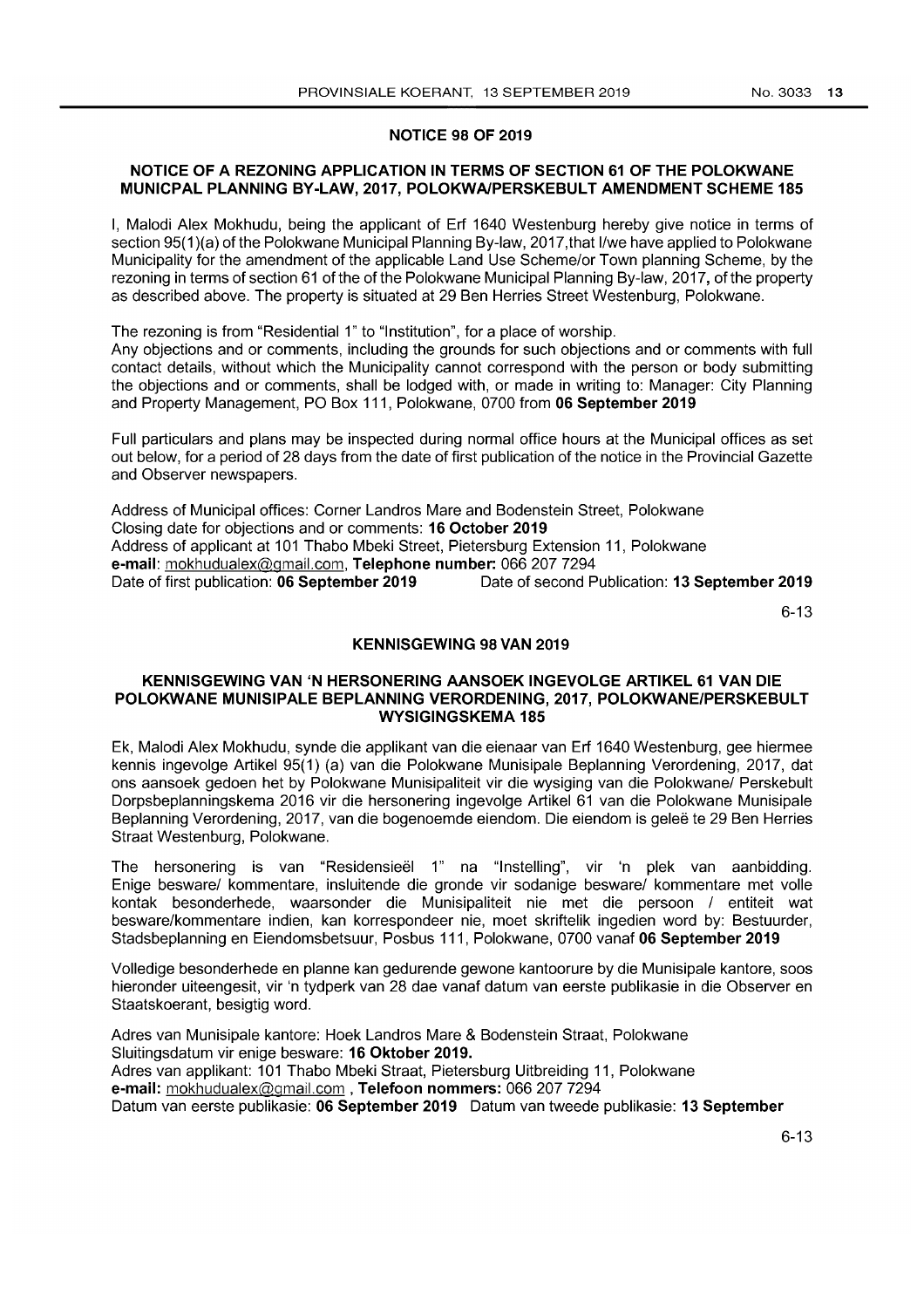# **PROCLAMATION • PROKLAMASIE**

## **PROCLAMATION 134 OF 2019**

POLOKWANE LOCAL MUNICIPALITY POLOKWANE/PERSKEBULT AMENDMENT SCHEME 45

It is hereby notified in terms of section 57(l)(b) of the Town Planning and Townships Ordinance, 1986 (Ordinance 15 of 1986) read together with the Polokwane Municipal Planning By-Law, 2017, that Polokwane Municipality has approved the rights of Polokwane/Perskebult Town Planning Scheme, 2016, for the rezoning of Erven 15953 and 15954 Polokwane Extension 76 from "Residential 2" to "Residential 4" with an Annexure (Annexure 15) for social housing with subservient uses such as a Creche, Kiosk and a Guard House read together with CR: 13/07/19 and CR:39/07/19 for the permitted density.

Map 3 and the Scheme Clauses of the amendment scheme are filed with Director: Co-operative Governance Human Settlement and Traditional Affairs, Limpopo Province and with the Municipal Manager, Polokwane Municipality and are open for inspection at all reasonable times. This amendment is known as Polokwane/Perskebult Amendment Scheme No. 45 and shall come into operation on the date of publication of this notice.

Mr. D.H. MAKOBE MUNICIPAL MANAGER Civic Centre POLOKWANE

### **PROKLAMASIE 134 VAN 2019**

### POLOKWANE MUNISIPALITEIT POLOKWANE/PERSKEBULT WYSIGINGSKEMA 45

Hiermee word ingevolge Artikel 57(l)(b) van die Ordonnansie op Dorpsbeplanning en Dorpe, 1986 (Ordonnansie 15 van 1986) saamgelees met die Polokwane Munisipale Beplanningsbywet 2017, bekendgemaak dat die Polokwane Munisipaliteit die regte goedgekeur het van Polokwane /Perskebult Dorpsbeplanningskema, 2016, vir die hersonering van Erwe 15953 en 15954 Polokwane Uitbreiding 76 vanaf "Residensieel 2" na "Residensieel 4", met 'n bylaag (Bylae 15) vir sosiale behuising met ondergeskikte grondgebruike 5005 'n kleuterskool, In kiosk en In waghuis. Voormelde goedkeuring moet saamgelees word met Raadsbesluit CR: 13/07/19 & CR:39/07/19 5005 wat dit betrekking het op die toegelate digtheid.

Kaart 3 en die Skemaklousules van die wysigingskema word in bewaring gehou deur die Direkteur: Samewerkende Regering Menslike Nedersetting en Tradisionele Sake, Limpopo Provinsie en die Munisipale Bestuurder, Polokwane Munisipaliteit en is te aile redelike tye ter insae beskikbaar. Hierdie wysiging staan bekend as Polokwane / Perskebult Wysigingskema No. 45 en tree in werking op die datum van publikasie van hierdie kennisgewing.

Mnr. D.H. MAKOBE MUNISIPALE BESTUURDER Burgersentrum POLOKWANE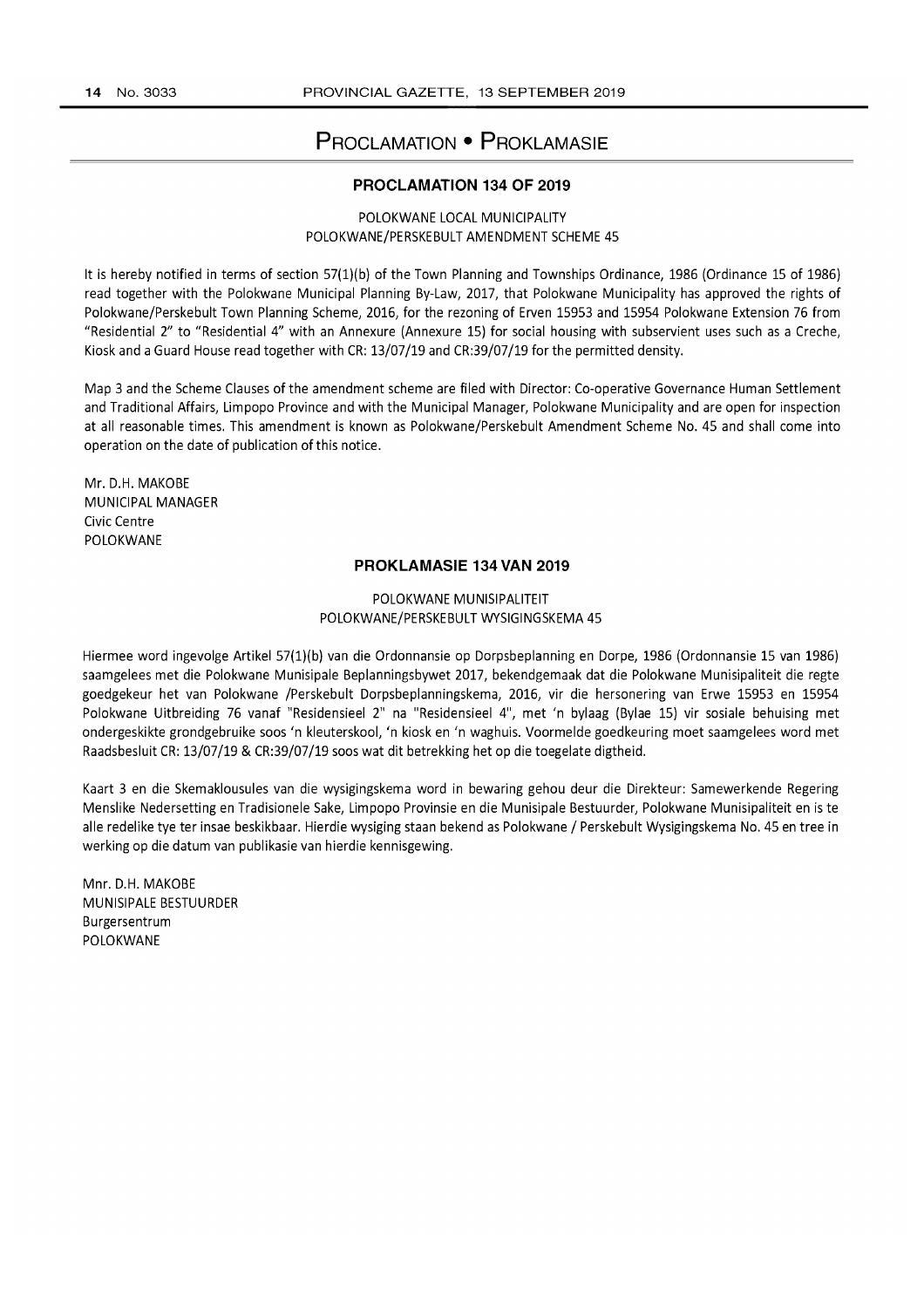### NO.3033 **15**

### **PROCLAMATION 135 OF 2019**

### **PROCLAMATION 1 OF 2019**

### **BELA-BELA LOCAL MUNICIPALITY AMENDMENT SCHEME 113/08**

It is hereby notified that the Waterberg District Municipal Planning Tribunal, in terms of Section 40 (7)(a) and Section 43 (1) of the Spatial Planning and Land Use Management Act, 2013 (Act No. 16/2013) read together with Chapter 5, Section 51(1) of the Bela-Bela Local Municipality Spatial Planning and Land Use Management By-Law, 2017 has approved the amendment of the Bela-Bela Land Use Management Scheme, 2008 by Rezoning from "Residential 3" to "Business 1" to make provision for a Hotel on Portion 4 of Erf 1338 Warmbaths.

Map 3 and the scheme clauses of the amendment scheme are filed with the Municipal Manager and will be available for inspection during normal office hours at the office of the Municipal Manager, Municipal Offices, Bela Bela.

This Amendment is known as Bela -Bela Local Municipality Amendment Scheme 113/08 and shall come into operation on the date of publication of this notice.

### **MR. S.M. MAKHUBELA MUNICIPAL MANAGER**

Municipal offices Chris Hani Drive Bela-Bela, 0480

### **PROKLAMASIE 135 VAN 2019**

### **PROKLAMASIE 1 VAN 2019**

### **BELA-BELA PLAASLIKE MUNISIPALITEIT WYSIGINGSKEMA 113/08**

Hiermee word bekend gemaak dat die Waterberg Distriks Munisipaliteit Beplannings Tribunaal, in terme van Artikel 40(7)(a) en Artikel 43(1) van die Ruimtelike Beplanning en Grondgebruiksbeheer Wet, 2013 (Wet No. 16/2013) gelees saam met Hoofstuk 5, Artikel 51 (1) van die Bela-Bela Plaaslike Munisipaliteit Ruimtelike Beplanning en Grondgebruiksbeheer Verordening, 2017 die wysiging van die Bela-Bela Grondgebruiksbeheer, 2008 goedgekeur het, synde die hersonering vanaf "Residensieel 3" na "Besigheid 1" om voorsiening te maak vir 'n Hotel op Gedeelte 4 van die Erf 1338 Warmbaths.

Kaart 3 en skemaklosules van hiedie wysiging word deur die Munisipale Bestuurder van Bela-Bela Plaaslike Munisipaliteit in bewaring gehou en is beskikbaar ter insae tydens gewone kantoor ure.

Hierdie wysigingskema staan bekend as Bela-Bela Plaaslike Munisipaliteit Wysigingskema 113/08 en tree op datum van publikasie van hierdie kennisgewing in werking.

**MR. S.M. MAKHUBELA MUNISIPALE BESTUURDER** 

Munisipale kantore Chris Hani Weg Bela-Bela, 0480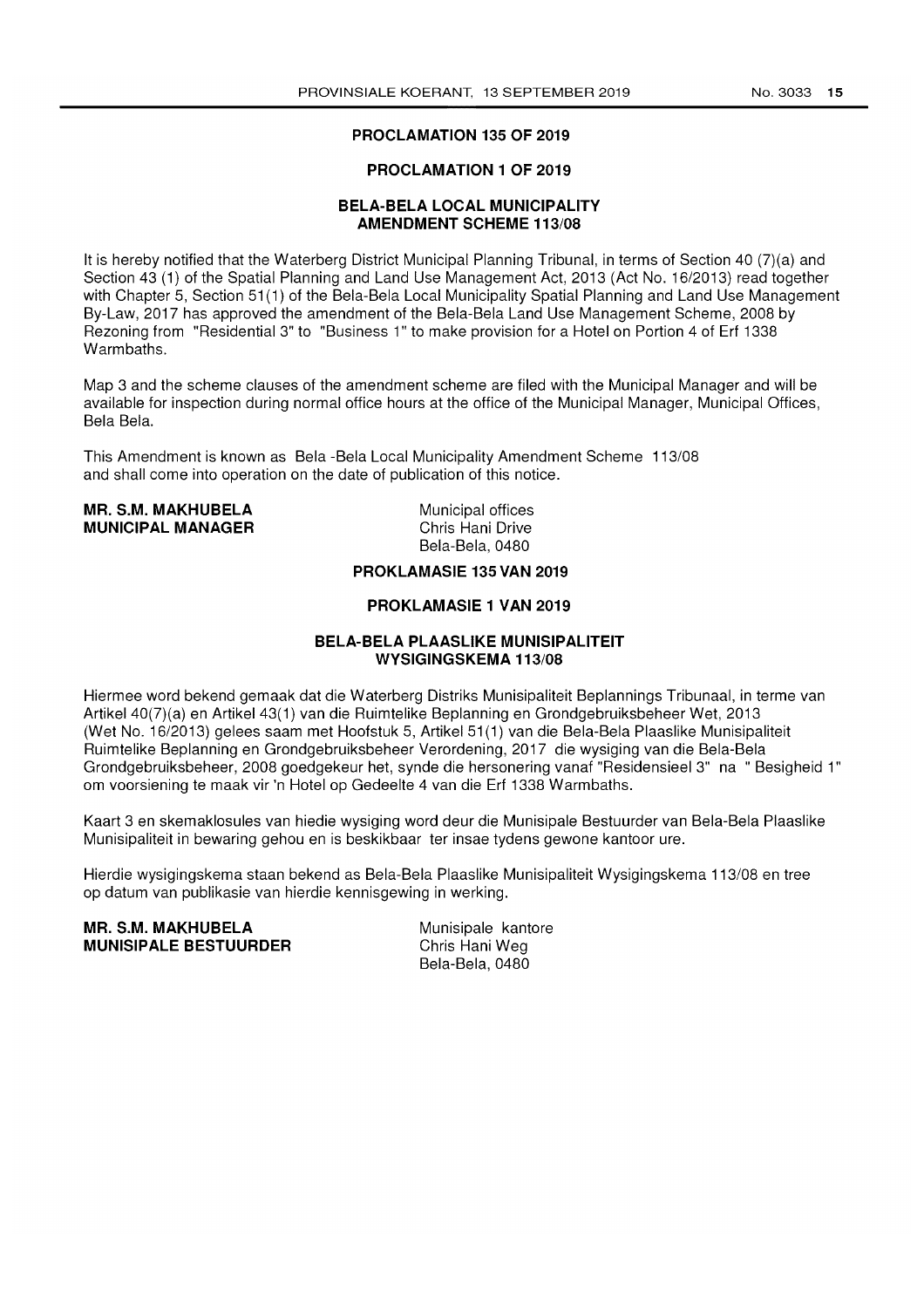### **PROCLAMATION 136 OF 2019**

### **MAKHADO LOCAL MUNICIPALITY MAKHADO AMENDMENT SCHEME 319**

**It** is hereby notified that the Makhado Local Municipality has approved the amendment of the Makhado Land Use Management Scheme, 2009 by the rezoning of **Erf** 614, Louis Trichardt Township from "Residential 1" to "Residential 3."

Map 3 and the scheme clauses of the amendment scheme are filed with the Municipal Manager of Makhado Local Municipality, and are open for inspection during normal office hours. This amendment is known as Makhado Amendment Scheme 319 and shall come into operation on the date of publication of this notice.

Municipal Manager Private Bag X2596 Makhado 0920

### **PROKLAMASIE 136 VAN 2019**

## **MAKHADO PLAASLIKE MUNISIPALITEIT MAKHADO WYSIGINGSKEMA 319**

Hiermee word kennis gegee dat die Makhado Plaaslike Munisipaliteit die wysiging van die Makhado Grondgebruikbestuurskema, 2009, goedgekeur het deur die hersonering van **Erf** 614, Louis Trichardt, van "Residensieel 1" na "Residensieel 3."

Kaart 3 en die skemaklousules word in bewaring gehou deur die Munisipale Bestuurder van Makhado Plaaslike Munisipaliteit, en Ie gedurende gewone kantoorure ter insae. Hierdie wysiging staan bekend as Makhado-wysigingskema 319 en tree op die datum van publikasie van hierdie kennisgewing in werking.

Munisipale Bestuurder Privaatsak X2596 Makhado 0920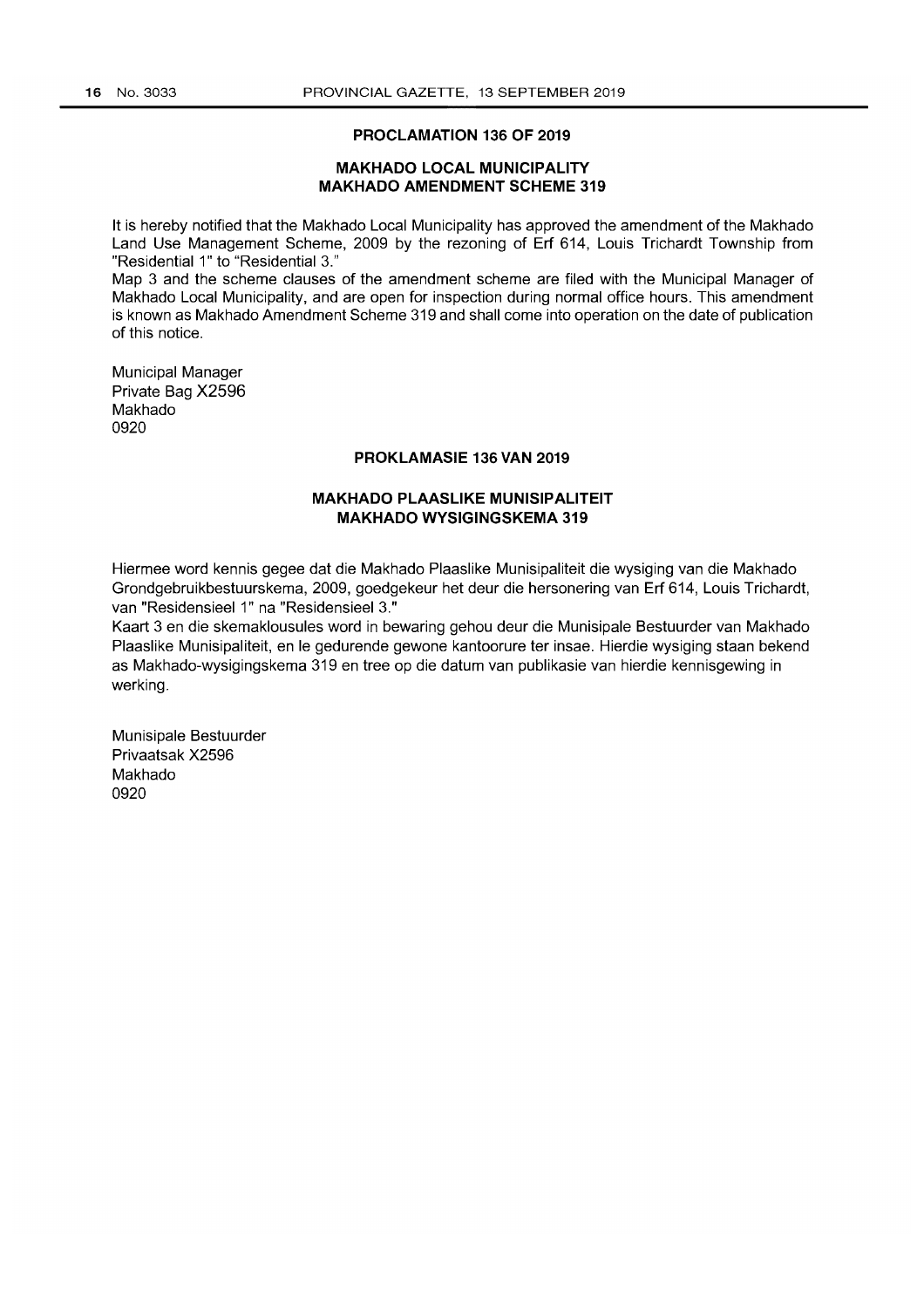# PROVINCIAL NOTICES • PROVINSIALE KENNISGEWINGS

### PROVINCIAL NOTICE 145 **OF** 2019

THE PROVINCIAL GAZETTE, NEWSPAPERS AND PLACARD NOTICE IN TERMS OF SECTION 95(1)(a) FOR A REZONING APPLICATION IN TERMS OF SECTION 61 OF THE POLOKWANE MUNICIPAL PLANNING BY-LAW, 2017

AMENDMENT SCHEME NUMBER 187: APPLICATION FOR REZONING IN TERMS OF SECTION 61 OF THE POLOKWANE MUNICIPAL PLANNING BY-LAW, 2017 READ TOGETHER WITH THE PROVISIONS OF THE SPATIAL PLANNING AND LAND USE MANAGEMENT ACT, ACT 16 OF 2013 ON PORTION 67, REMAINDER OF ERF 68 AND PORTION 2 OF ERF 71 PIETERSBURG TOWNSHIP FROM "BUSINESS 2" TO "GOVERNMENT"

We, Ngoti Development Consultants, being the applicant of erven 67, 68/RE, 68/2, 5653, 70/1, 70/2, 71/RE AND 72/2 in Pietersburg Township hereby give notice in terms of Section 95(1 )(a) of the Polokwane Municipal Planning By-Law, 2017, that we have applied to Polokwane Municipality for the amendment of the applicable Land Use Scheme/Town Planning Scheme, by rezoning in terms of section 61 of the Polokwane Municipal Planning By-Law, 2017, of the properties as described above. The properties are situated at Landros Mare, Bodenstein and Schoeman Streets. The rezoning is from "Business 2" to "Government'. The intention of the applicant in this matter is to refurbish the burnt Polokwane Magistrates' Court.

Any objection(s) and/or comment(s), including the grounds for such objection(s) and/or comments(s) with full contact details, without which the Municipality cannot correspond with the person or body submitting the objection(s) and/or comments(s), shall be lodged with, or made in writing to: Manager: City Planning and Property Management, PO Box 111, Polokwane, 0700 from 06 September 2019 until 03 October 2019.

Full particulars may be inspected during normal office hours at the Municipality offices as set out below, for a period of 28 days from the date of first publication of the notice in the Provincial Gazzette and Polokwane Observer Newspaper.

ADDRESS OF MUNICIPAL OFFICES: 16 Bodenstein Street: Cnr Landros Mare & Bodenstein, 2<sup>nd</sup> floor - West Wing.

Closing date for any objections and/or comments: 03 October 2019.

Notice publication dates: Provincial Gazelle - 06 SEP 2019 & 13 OCT 2019 1 Polokwane Observer Newspaper - 05 SEP 2019 & 12 OCT 2019

AGENT DETAILS: Ngoti Development Consultants | 06 Eros Road, Boardwalk Office Park, Block 9, Unit 2| Fearie Glen | Pretoria | 0083| Tell: 012 770 4022 | Cell: 072 573 2390 | Fax: 086 659 2756 | Email: fnmathebula@gmail.com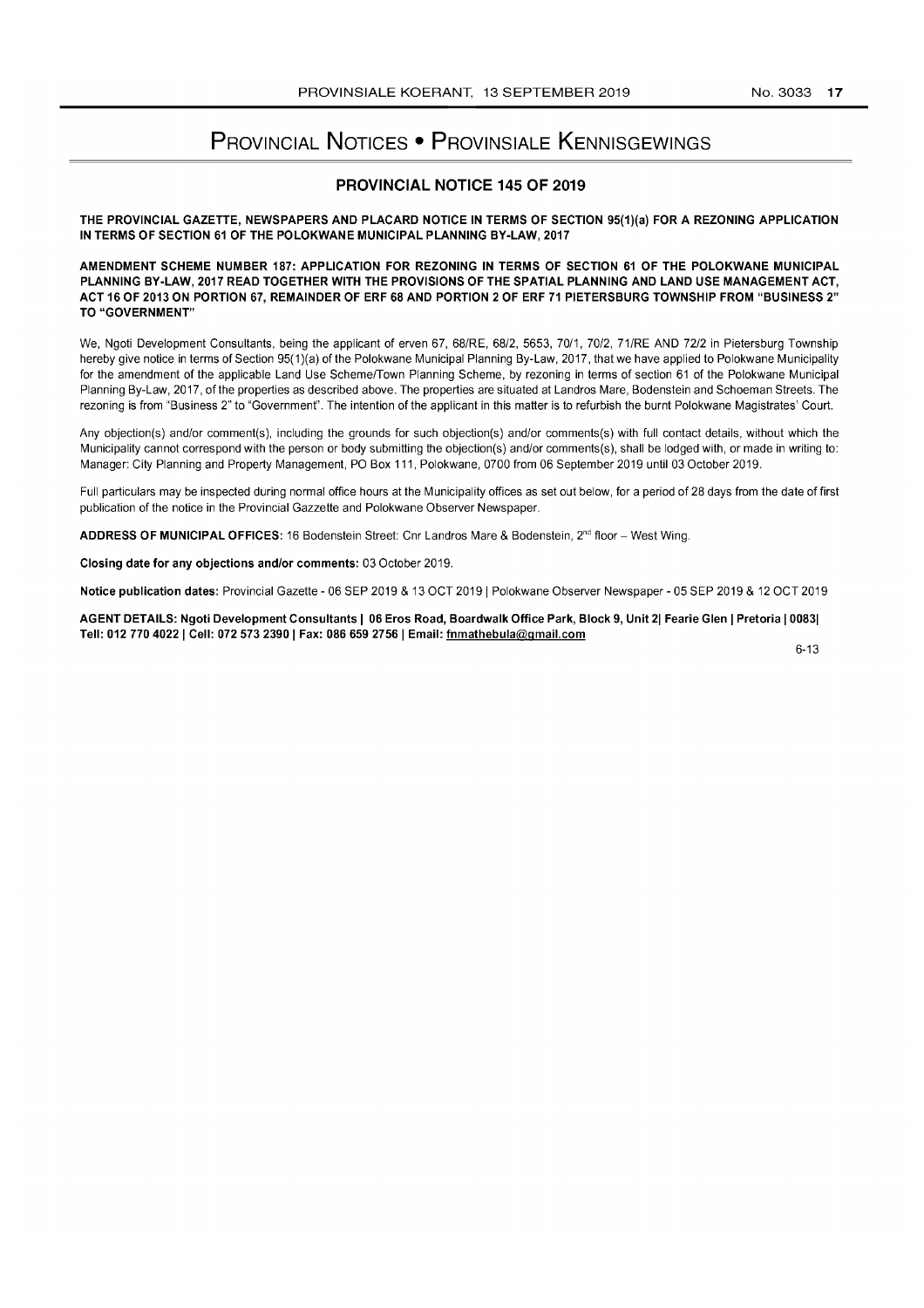### PROVINSIALE KENNISGEWING 145 VAN 2019

DIE PROVINSIALE GAZETTE, KOERANTE EN KENNISGEWING IN KENNISGEWING INGEVOLGE ARTIKEL 95 (1) (A) OM 'N HERSONERING AANSOEK INGEVOLGE ARTIKEL 61 VAN DIE VERORDENING VAN DIE MUNISIPALE BEPLANNING VAN POLOKWANE,2017

WYSIGINGSKEMA NOMMER 187: AANSOEK OM HERSONERING INGEVOLGE ARTIKEL 61 VAN DIE VERORDENING VAN DIE MUNISIPALE BEPLANNING VAN POLOKWANE, 2017 LEES SAAM MET DIE BEPALINGS VAN DIE WET OP BEHEER VAN RUIMTELIKE BEPLANNING EN GRONDGEBRUIK, WET 16 VAN 2013 OOR GEDEELTE 67, RESTANT VAN ERF 68 EN GEDEELTE 2 VAN ERF 71 PIETERSBURG DORP VAN "BESIGHEID 2" TOT "REGERING".

Ons, Ngoti Development Consultants, synde die aansoeker van erwe 67, 68 / RE, 68/2, 5653, 70/1, 70/2, 71 / RE AND 72/2 in Pietersburg Township gee hiermee kennis in terme van Artikel 95 ( 1) (a) van die Polokwane-munisipale beplanningsverordening, 2017, dat ons by Polokwane Munisipaliteit aansoek gedoen het om die wysiging van die toepaslike grondgebruikskema / stadsbeplanningskema, deur hersonering in terme van artikel 61 van die Polokwane munisipale beplanning deur -Lag, 2017, van die eiendomme soos hierbo beskryf. Die eiendomme is in Landros Mare-, Bodenstein- en Schoemanstraat geleë. Die hersonering is van "Besigheid 2" na "Regering". Die bedoeling van die applikant in hierdie aangeleentheid is om die verbrande landdroshof in Polokwane op te knap.

Enige besware (s) en / of kommentaar (s), met inbegrip van die gronde vir sodanige besware (s) en / of kommentaar (s) met volledige kontakbesonderhede, waarsonder die munisipaliteit nie kan ooreenstem met die persoon of liggaam wat die beswaar (e) indien nie ) en / of kommentaar (te), moet van 06 September 2019 tot 03 Oktober 2019 skriftelik by die Bestuurder: Stadsbeplanning en Eiendomsbestuur, Posbus 111, Polokwane, 0700 ingedien word.

Volledige besonderhede kan gedurende gewone kantoorure by die Munisipale kantore, soos hieronder uiteengesit, besigtig word vir 'n periode van 28 dae vanaf die datum van die eerste publikasie van die kennisgewing in die Provinsiale Gazzetle en Polokwane Observer Newspaper.

ADRES VAN MUNISIPALE KANTORE: Bodensteinstraat 16: h / v Landros Mare & Bodenstein, 2de verdieping - West Wing.

### Sluitingsdatum vir enige besware en 1 of kommentaar: 03 Oktober 2019.

AGENT BESONDERHEDE: Ngoti Development Consultants | 06 Erosweg, Boardwalk Office Park, Blok 9, Eenheid 2 | Fearie Glen | Pretoria | 0083 | Vertel: 012 770 4022 | Sel: 072 573 2390 | Faks: 086 659 2756 | e-pos: fnmathebula@gmail.com

Kennisgewing van publikasiedatums: Provinsiale Koerant - 06 SEP 2019 en 13 OKT 2019 | Polokwane Observer Newspaper - 05 SEP 2019 & 12 OKT 2019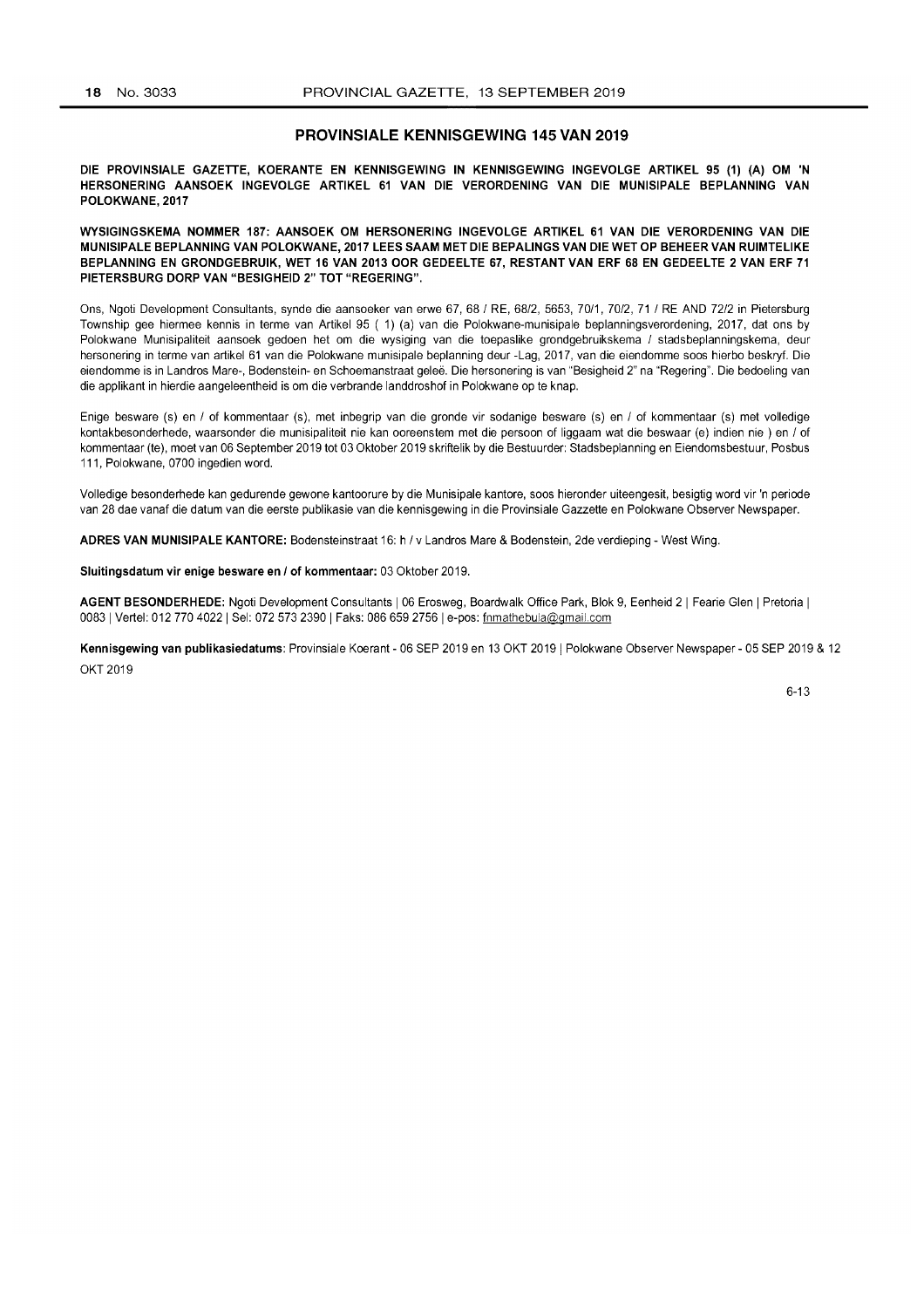### **PROVINCIAL NOTICE 146 OF 2019**

### **THABAZIMBI LOCAL MUNICIPALITY**

### NOTICE OF APPLICATION FOR THE TOWNSHIP ESTABLISHMENT IN TERMS OF SECTION 16(1)(e) OF THE **THABAZIMBI LOCAL MUNICIPALITY SPATIAL PLANNING AND LAND USE MANAGEMENT BY-LAW 201.5**

### **SKIERLIK TOWNSHIP**

IjWe Stephen Matjila (ID Number 8007285492085) of Ditsamai Investments & Projects being the authorized agents of the owner of the Portion 8 of the Farm Groenvley 87 KQ, hereby give notice in terms of Section 16(1)(e) of the Thabazimbi Local Municipality Spatial Planning and Land Use Management By-Law 2015, that we have applied for a township establishment to Thabazimbi Local Municipality in terms of Section 16(4) of the Thabazimbi Local Municipality Spatial Planning and Land Use Management By-Law 2016 on Portion 8 of the farm Groenvley 87 KQ.

Any objection and comment, including the grounds for such objection and comment with full contact details, without which the Municipality cannot correspond with the person or body submitting the objection and comment, shall be lodged with, or made in writing to: Municipal Manager, Private Bag X530, Thabazimbi, 0380, within a period of 30 days from the 13th of September 2019.

**Full** particulars of the application and plans (if any) may be inspected during normal office hours at the Municipal offices as set out below, for a period of 30 days from the date of first publication of the advertisement in the Provincial Gazette / Local newspaper. Any person who cannot write may during office hours see a staff member of the municipality for assistance to transcribe their objections at the below address of Mahikeng Local Municipality.

Address of Municipal offices: **Postal:** Private Bag X530, Thabazimbi, 0380; **Physical:** 7 Rietbok Street, Thabazimbi,0380.

Address of the applicant: **Postal:** Private Bag 95149, Norwood, 2117; **Physical:** 20 7th Street, Orange Grove, 2192; **Telephone No:** 011480 0056; **Fax No:** 086 513 7443.

Dates on which notice will be published: 13<sup>th</sup> of September 2019 and 20<sup>th</sup> of September 2019.

### **ANNEXURE**

### Name of township: **SKIERLIK**

**Full** name of applicant: Ditsamai Investments & Projects The Proposed Township will have **529** number of erven which consist of proposed zonings such as:

- Residential 1 =  $520$ <br>Business =  $8$
- Business  $=8$ <br>Church  $=4$
- Church  $=4$ <br>Crèche  $=2$
- Crèche  $=2$ <br>School  $=3$
- School =  $3$ <br>Clinic =  $2$
- $P = 2$ <br>
Municipal  $P = 5$
- $Municipal$  = 5<br>Park = 2
- Park  $=2$
- $\begin{array}{l}\n\text{Cemetery} & = 1 \\
\text{Short Ground} & = 2\n\end{array}$
- Sport Ground

Development control measures 41.8459 Ha.

The proposed Skierlik township is situated on Portion 8 of the Farm Groenvley 87 KQ and the Township is located on North West of Thabazimbi on Road D2460 that leads to R510 that comes from Thabazimbi CBD.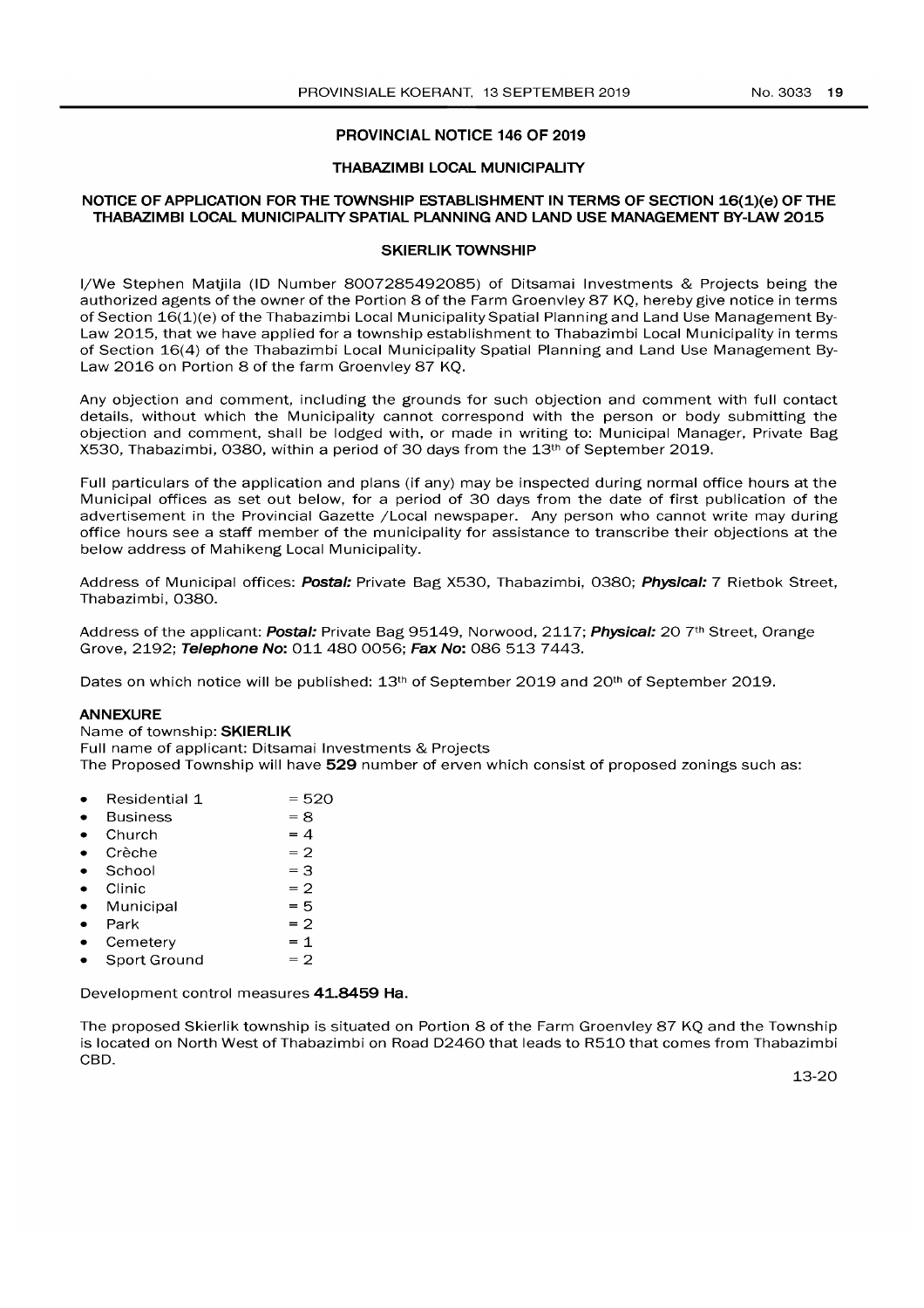### **PROVINSIALE KENNISGEWING 146 VAN 2019**

### **PLAASLIKE MUNISIPALITEIT THABAZIMBI**

### **KENNISGEWING VAN MNSOEK OM DIE DORPSTIGTING INGEVOLGE ARTIKEL 16 (1) (e) VAN DIE PLAASLIKE MUNISIPALITEIT PLAASLIKE MUNISIPALITEIT EN VERORDENING OP BEHEER VAN GRONDGEBRUIK 2015**

### **SKIERLIK DORP**

Ek/ons Stephen Matjila (ID-nommer 8007285492085) van Ditsamai Investments & Projects is die gemagtigde agent van die eienaar van die Gedeelte 8 van die plaas Groenvley 87 KQ, gee hiermee kennis in terme van Artikel 16 (1) (e) van die Thabazimbi Verordening op ruimtelike beplanning van plaaslike munisipaliteite en grondgebruik 2015, dat ons aansoek gedoen het vir 'n dorpstigting by Thabazimbi Plaaslike Munisipaliteit ingevolge artikel 16 (4) van die Thabazimbi Plaaslike Munisipaliteit, Verordening op Ruimtelike Beplanning en Grondgebruiksbestuur, 20168 van die plaas Groenvley 87 KQ.

Enige beswaar en kommentaar, met inbegrip van die gronde vir sodanige beswaar en kommentaar met volledige kontakbesonderhede, waarsonder die munisipaliteit nie kan ooreenstem met die persoon of liggaam wat die beswaar en kommentaar lewer nie, moet by die Munisipale Bestuurder, Privaatsak ingedien of gerig word. Sak X530, Thabazimbi, 0380, binne 'n tydperk van 30 dae vanaf 13 September 2019.

Volledige besonderhede van die aansoek en planne (as daar is) kan gedurende gewone kantoorure by die Munisipale kantore, soos hieronder uiteengesit, besigtig word vir 'n periode van 30 dae vanaf die datum van die eerste publikasie van die advertensie in die Provinsiale Koerant / Plaaslike koerant. Persone wat nie kan skryf nie, kan gedurende kantoorure 'n personeellid van die munisipaliteit raadpleeg vir hulp om sy besware op die onderstaande adres van Mahikeng Plaaslike Munisipaliteit te skryf.

Adres van munisipale kantore: **Pos:** Privaatsak X530, Thabazimbi, 0380; **Fisies:** Rietbokstraat 7, Thabazimbi, 0380.

Adres van die aansoeker: **Pos:** Privaatsak 95149, Norwood, 2117; **Fisies:** 20, 7th, Orange Grove, 2192; **Telefoonnommer:** 011483 056; **Faksnr:** 0865137443.

Datums waarop kennisgewing gepubliseer moet word: 13de September 2019 en 20 ste September 2019.

### **BYLAE**

Naam van die dorp: **SKIERLIK**  Voile naam van aansoeker: Ditsamai Investments & Projects Die voorgestelde dorp het **529** erwe wat bestaan uit voorgestelde sonerings soos:

- Residensieel  $1 = 520$
- Besigheid  $=8$ <br>Kerk  $=4$
- Kerk  $=4$
- $K$ leuterskool = 2<br>Skool = 3
- Skool =  $3$ <br>Kliniek =  $2$
- $K$ liniek  $=2$ <br>Munisipaal  $=5$
- $M$ unisipaal = 5<br>Park = 2
- Park  $=2$
- Begraafplaas  $=1$ <br>Sportterrein  $=2$
- Sportterrein

Ontwikkelingsbeheermaatreëls 41,8459 Ha.

Die voorgestelde dorp Skierlik is gelee op Gedeelte 8 van die plaas Groenvley 87 KQ en die dorp is gelee aan die noordweste van Thabazimbi op die pad D2460 wat lei tot R510 wat van die CBD van Thabazimbi kom.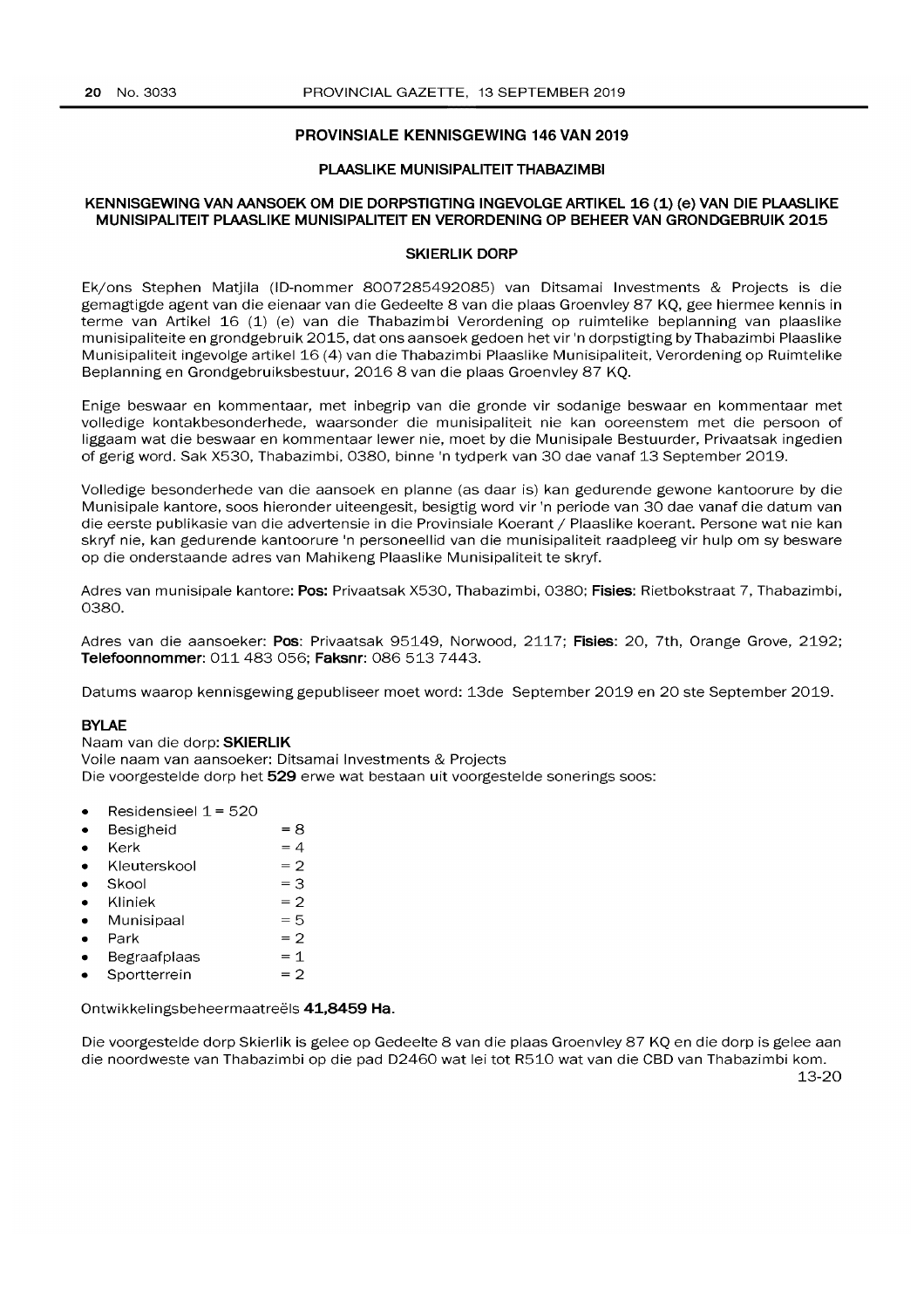### NO.3033 **21**

### **PROVINCIAL NOTICE 147 OF 2019**

## **NOTICE OF APPLICATION FOR THE AMENDMENT OF POLOKWANE/PERSKEBULT TOWNPLANNING SCHEME, 2016**

Vhusani Engineering Works (PTY) Ltd hereby give notice in terms of section 95(1) (a) of the Polokwane Municipal Planning By-law, 2017 that I have applied to the Polokwane Local Municipality for the amendment of town planning scheme known as Polokwane/ Perskebult Town Planning Scheme, 2016 by rezoning in terms of section 61 of the Polokwane Municipal Planning By-Law, 2017, of the property described above. The property is situated at Erf 1774 Bendor Extension 17, Street Address: 651 Munnik Avenue (service road).

The rezoning is from "Residential 1" to "Residential 3" in accordance with Clause 34 with a simultaneous increase in density written consent (clause 33) of Polokwane/Perskebult Town Planning Scheme of 2016 and Table "A to C" to allow the establishment of 5 Dwelling Units.

Any objection(s) and/or comment(s), including the grounds thereof shall be made in writing to: The Manager: City Planning and Property Management, PO Box 111, Polokwane, 0700

From 13 September 2019 until 23 October 2019. Full particulars and plans may be inspected during normal office hours at the Municipal offices, Second Floor, West Wing, Civic Centre, Landdros Mare Street, Polokwane for a period of 28 days from 13 September 2019 being the date of first publication of the notice in the Provincial Gazette/newspaper.

Address of Agent:

Vhusani Engineering Works (PTY) Ltd, P. O. Box 564, Bendor Park 0713,

Vhusani.mukwevho@gmail.com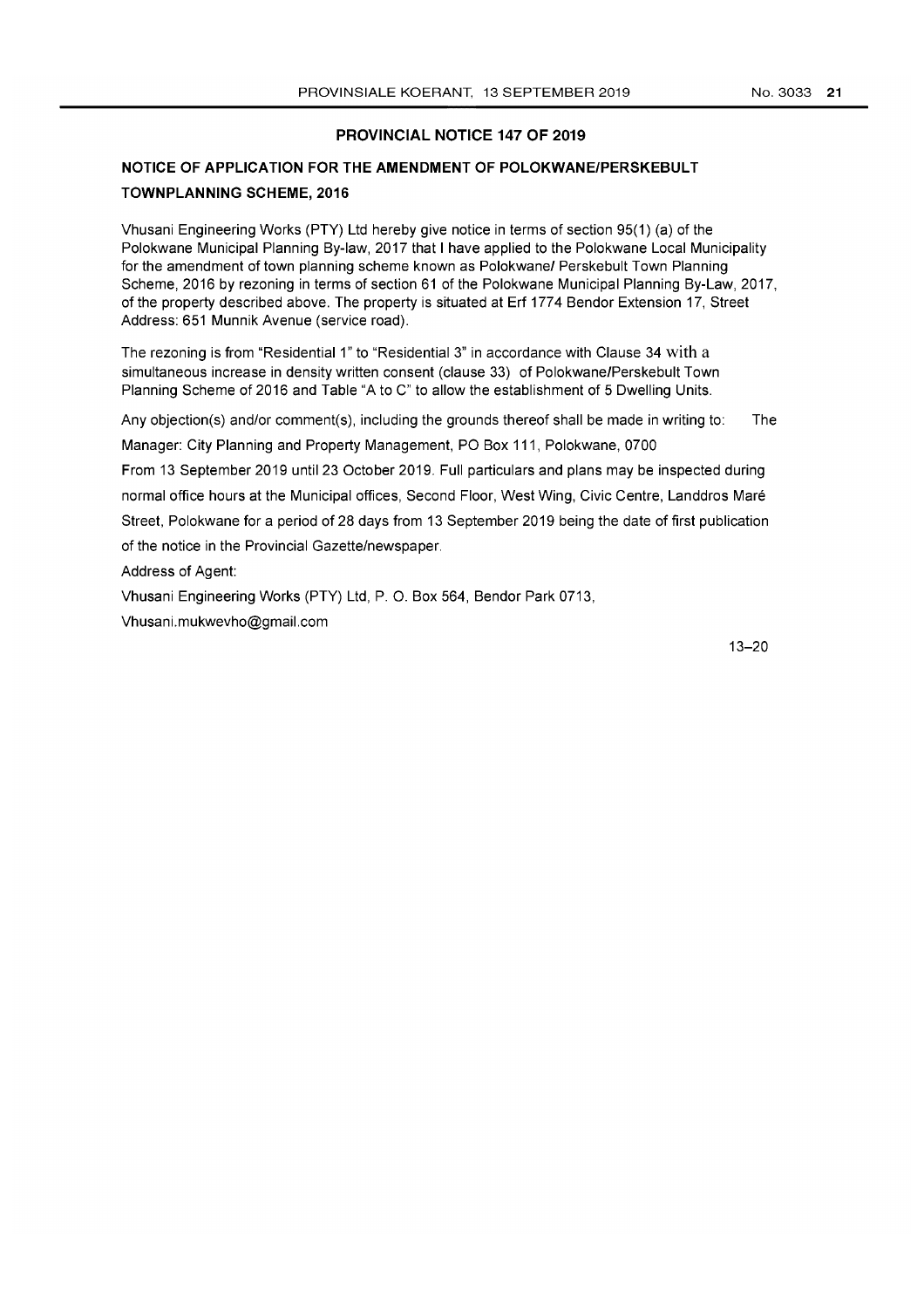### **PROVINSIALE KENNISGEWING 147 VAN 2019**

### **KENNISGEWING VAN AANSOEK OM DIE WYSIGING VAN DIE POLOKWANE/PERSKEBUL T DORPSBEPLANNINGSKEMA, 2016**

Vhusani Engineering Works (PTY) Ltd, synde die gemagtigde agent van die eienaars van Erf 1774, Bendor, gelee te 651 Munnik Avenue, gee hiermee ingevolge artikel 95 (1) (a) van die Polokwane Munisipale Beplannings verordening, 2017 , kennis dat ons by die Polokwane Munisipaliteit aansoek gedoen het om die wysiging van die Polokwane / Perskebult Dorpsbeplanningskema, 2016, deur die hersonering van bogenoemde eiendom vanaf "Residensieel 1" na " Residensieel 3" vir 'n Kruin ingevolge artikel 61 van die Polokwane Munisipaliteit Beplanning Verordening, 2017.

Besonderhede van die aansoek Ie ter insae gedurende gewone kantoorure by die kantoor van die

Stadsbeplanners, Tweede Vloer, Wesvleuel, Burgersentrum, Landdros Marestraat, Polokwane, vir n tydperk van 28 dae vanaf 13 September 2019 tot 23 oktober 2019

Besware teen of vertoe ten opsigte van die aansoek moet binne 'n tydperk van 28 dae vanaf 13 September 2019 tot 23 Oktober 2019 skriftelik by of tot die Bestuurder: Ruimtelike Beplanning en Grondgebruiksbestuur, by bovermelde adres of by P.O. Box 111, Polokwane, 0700.

Adres van agent:

Vhusani Engineering Works (PTY) Ltd, P. O. Box 564, Bendor Park 0713, Vhusani.mukwevho@gmail.com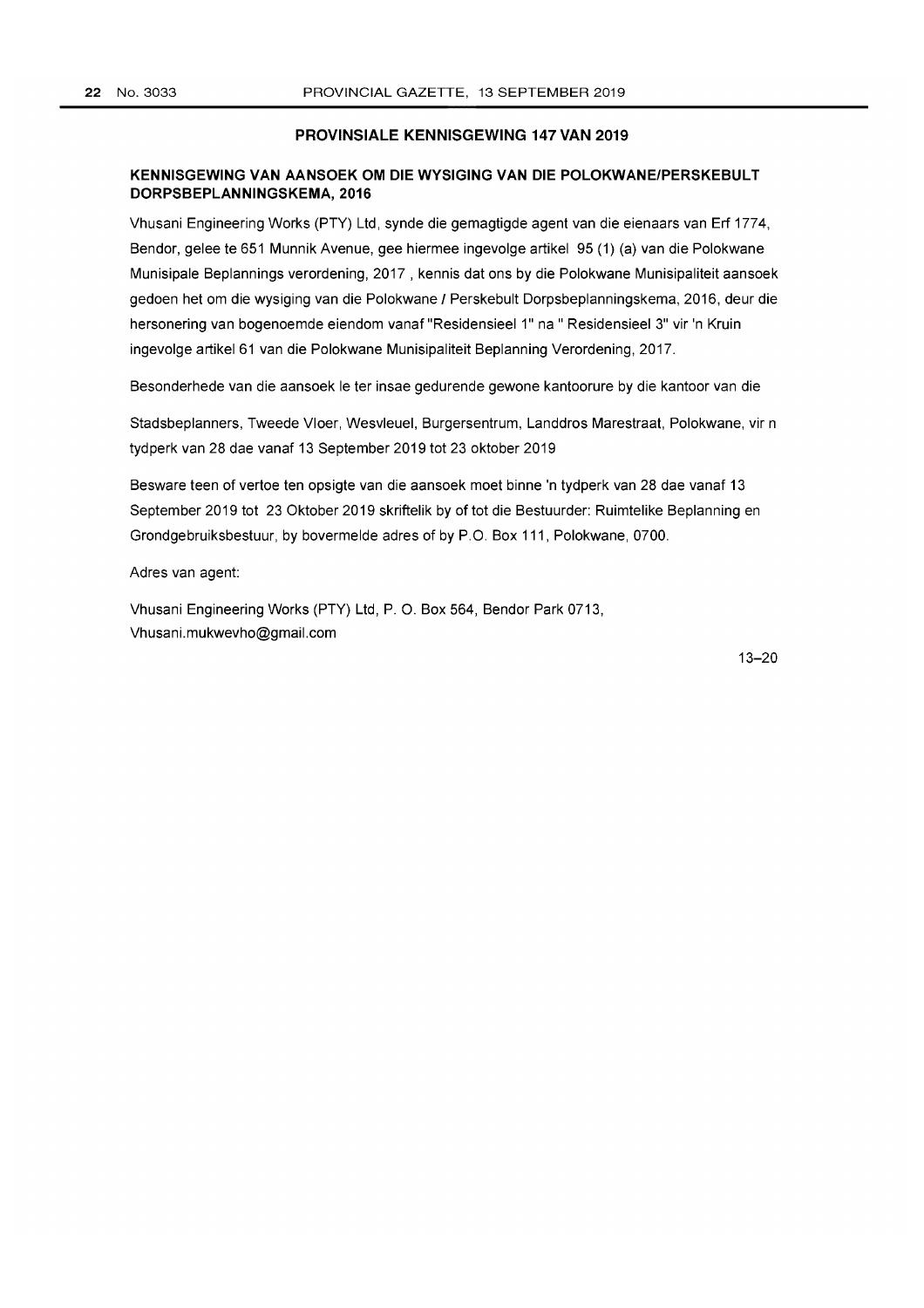# LOCAL AUTHORITY NOTICES • PLAASLIKE OWERHEIDS KENNISGEWINGS

## LOCAL AUTHORITY NOTICE 134 OF 2019

Issued by the Department of Cooperative Governance on xx January 2014

SPECIMEN RESOLUTION ON LEVYING PROPERTY RATES IN TERMS OF SECTION 14 OF THE LOCAL GOVERNMENT: MUNICIPAL PROPERTY RATES ACT, 2004. (ACT NO.6 of 2004).

Notice No. 01 **Date 11 June** 

2019

## MUNICIPAL NOTICE NO: 134 of 2019

## MAKHUDUTHAMAGA LOCAL MUNICIPALITY

# RESOLUTION LEVYING PROPERTY RATES FOR THE FINANCIAL YEAR 1 JULY 2019 TO 30 JUNE 2020

Notice is hereby given in terms of section 14(1) and (2) of the Local Government: Municipal Property Rates Act, 2004; that the Council resolved by way of council resolution number 134, to levy the rates on property reflected in the schedule below with effect from 1 July 2019.

| Category of property                   | Cent amount in the Rand determined |  |
|----------------------------------------|------------------------------------|--|
|                                        | for the relevant property category |  |
| <b>Residential property</b>            | 0.00                               |  |
| Business and commercial property       | 0.016                              |  |
| Industrial property                    | 0.016                              |  |
| Agricultural property                  | 0.016                              |  |
| Mining property                        | 0.00                               |  |
| Public service infrastructure property | 0.00                               |  |
| Public benefit organisation property   | 0.00                               |  |
| <b>Government Properties</b>           | 0.016                              |  |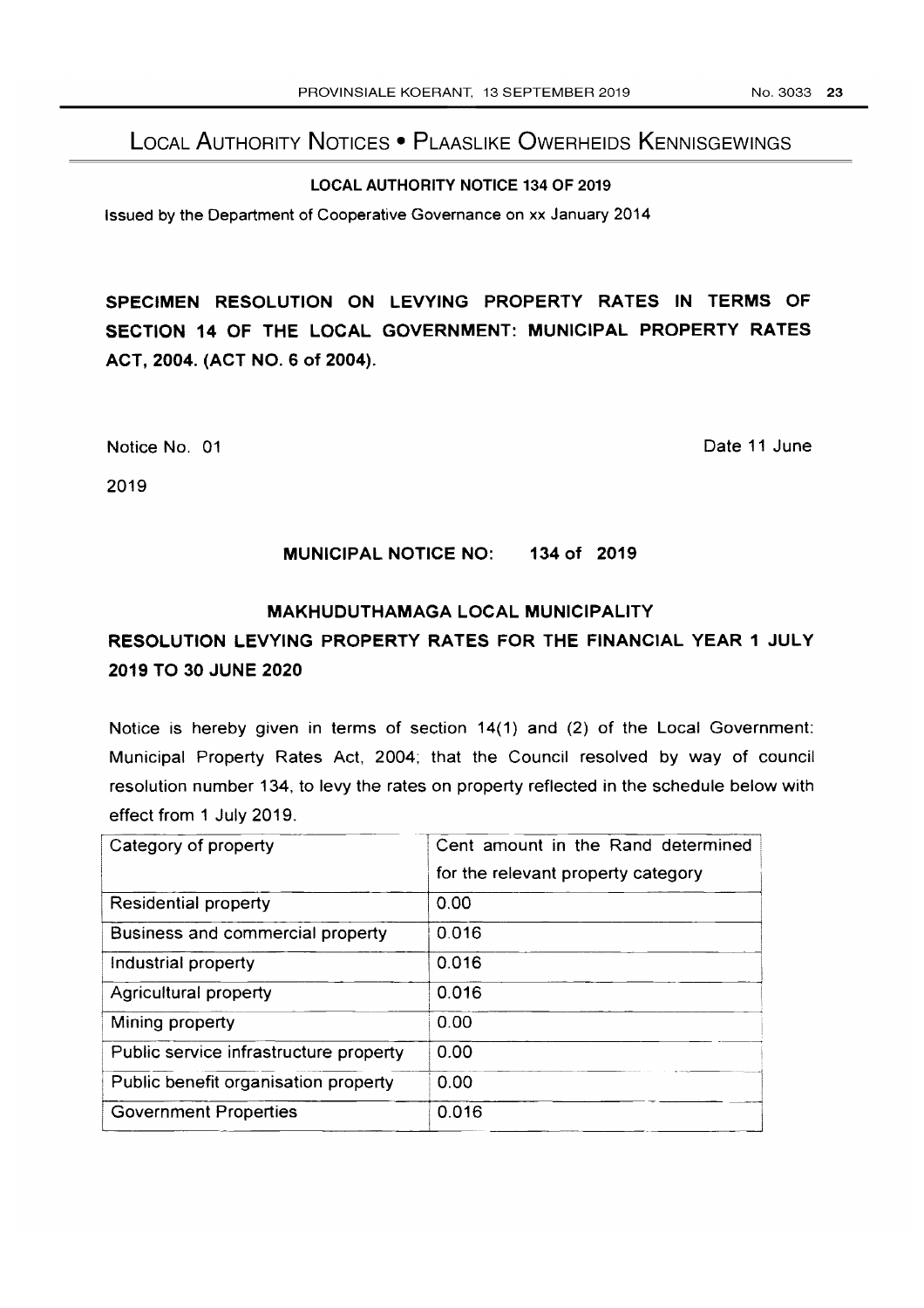Issued by the Department of Cooperative Governance on xx January 2014

Full details of the Council resolution and rebates, reductions and exclusions specific to each category of owners of properties or owners of a specific category of properties as determined through criteria in the municipality's rates policy are available for inspection on the municipality's offices, website (www.makhuduthamagamunicipality.gov.za) and all public libraries.

NAME: RAMPEDI M.N DESIGNATION: MUNICIPAL MANAGER PRIVATE BAG X434 JANE FURSE 1085 0132658600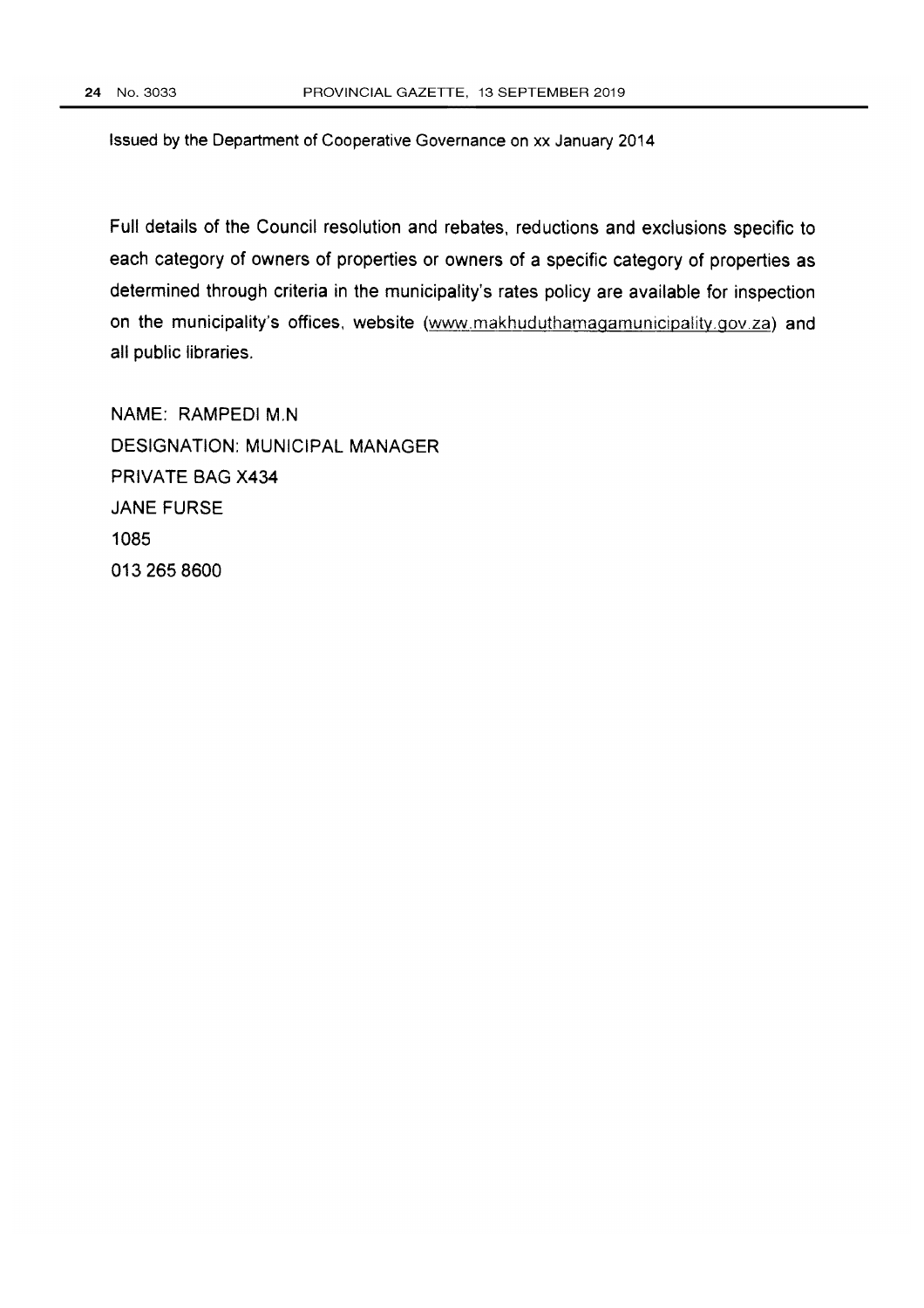## **LOCAL AUTHORITY NOTICE 135 OF 2019**

Gudlhuza Development Solutions

526 16th Road

Constantia Square Block 4

Midrand

1682

# **NOTICE OF THE PROPOSED REZONING OF PORTION 891LT GIVANI, SECTION E**

We, as **Gudlhuza Development Solutions** being the authorized agent over **Portion 891LT Giyani, Section E**, hereby have applied in terms of section 56(1)(b)(i) of the Town-planning and Township Ordinance, 1986 (Ordinance 15 of 1986) read with the Spatial Planning and Land Use Management By-law of Greater Giyani Municipality for the rezoning of the aforementioned PORTION. The nature and purpose of the application is to rezone Portion 891LT Giyani, Section E to "Residential". The site abuts Harvest Time Church, Section E, Greater Giyani Municipality and is currently zoned as **"Agricultural".** 

Particulars of the application will lay for inspection during normal office hours at the offices of the Chief Town Planner at Greater Giyani Municipality, Municipal building, BA 59, Civic Centre, Giyani Main Road, Giyani, information counter, from 07:30 to 15:30, for a period of 30 days from **13 September 2019.** 

Objections to or representations in respect of the application must be lodged with or made in writing, by registered post, by hand, by fax or E-mail, on- or prior to the closing date for comments and/or objections as detailed below, to the Chief Town Planner at Greater Giyani Municipality at the abovementioned address or at Private Bag X9559, Giyani, 0826 (FAX 015 812 2068, E-mail www.greatergiyani.gov.za) and with the applicant at the undermentioned contact details.

Closing date for submission or comments and/or objections **13 October 2019** 

Contact details of applicant (authorised agent):

c/o

Email: Livhuwani@gudlhuzadevelopment.co.za/info@gudlhuzaplanners.co.za

Cell: 081 4249129/076 811 9982